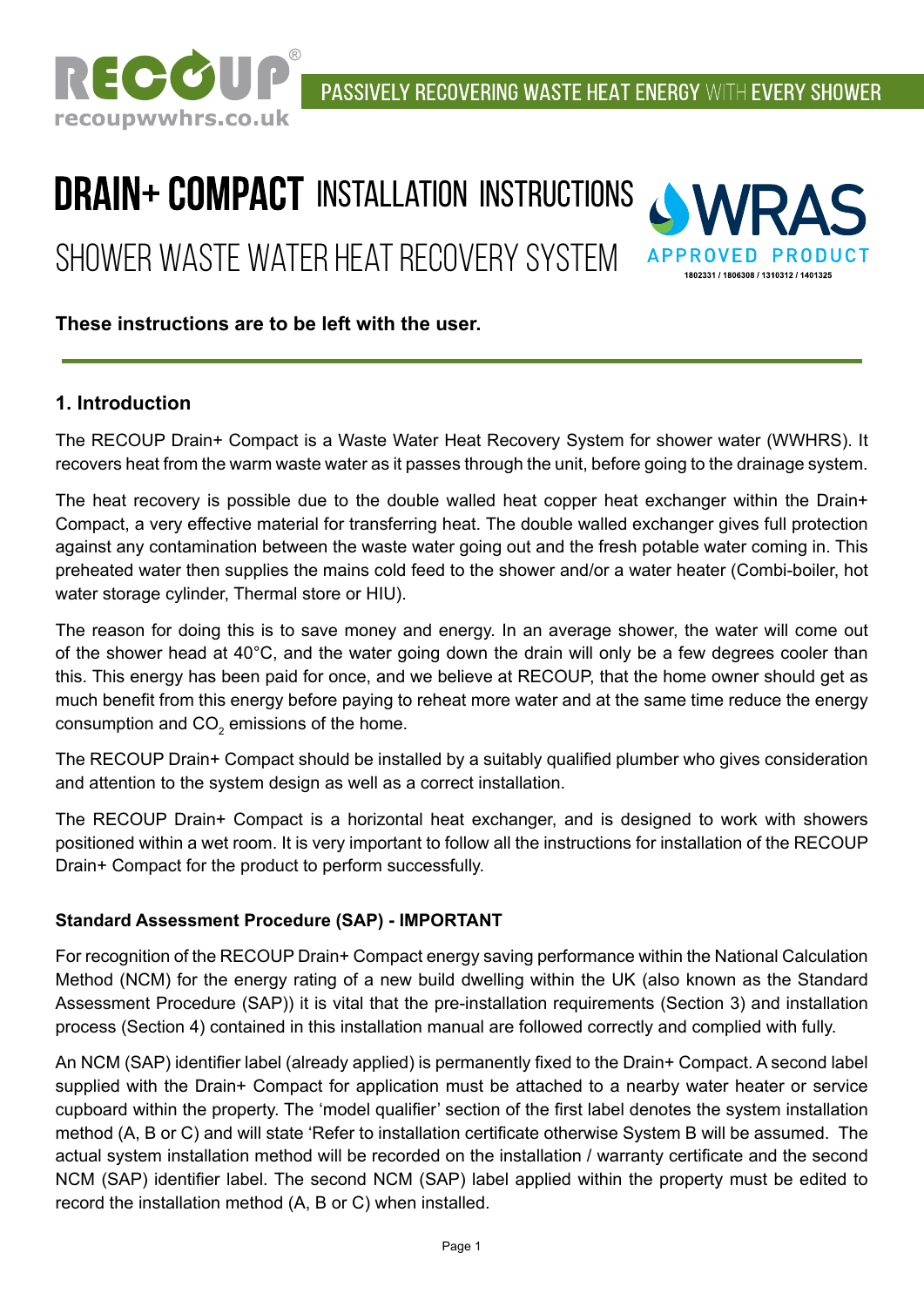# **2. Product technical data**

# **2.a) General Information – RECOUP Drain+ Compact**

| <b>Description</b>              | Value        | Unit       |
|---------------------------------|--------------|------------|
| Minimum depth for installation  | 111          | mm         |
| Overall width for installation  | 860          | mm         |
| Material - Heat Exchanger       | Copper       |            |
| Shower flow rate range          | $5 - 12.5$   | Litres/min |
| Max. Mains water inlet pressure | 10           | bar        |
| Min. Mains water inlet pressure |              | bar        |
| Max. Mains water working temp   | 85           | ∘∩         |
| Mains water connection          | $1/2$ " male | <b>BSP</b> |
| Waste water connection          | $40 - 43$    | mm         |
| Full product weight (Boxed)     | 8.5          |            |
| Water volume - mains water      | 0.48         | l itres    |

The mains water and preheat connections are a ½" male BSP connector which can be joined to either a 15mm or 22mm pipe with reducer. The waste water connection will fit either a 40mm push-fit or 43mm solvent pipe.

#### **2.b) Performance & Efficiency**

| <b>Shower Flow Rate @</b> | Drain+ Compact Efficiency (Recovered energy kWh) |                 |             |
|---------------------------|--------------------------------------------------|-----------------|-------------|
| 40°C (Litres/min)         | <b>System A</b>                                  | <b>System B</b> | Svstem C    |
|                           | 39.5% (4.8)                                      |                 |             |
|                           | 38.6% (7.3)                                      | $31.0\%$ (5.8)  | 35.5% (6.7) |
|                           | 38.1% (7.3)                                      |                 |             |
|                           | 37.0% (8.5)                                      | 30.4% (7.0)     | 33.8% (7.8) |
|                           | 36.4% (9.5                                       |                 |             |

#### **2.c) Pressure drop on main water circuit**

| <b>Shower Flow Rate @</b> | <b>Drain+ Compact Pressure Drop (bar)</b> |          |         |  |
|---------------------------|-------------------------------------------|----------|---------|--|
| 40°C (Litres/min)         | ivstem A                                  | ivstem B | vstem C |  |
|                           |                                           | <0.05    |         |  |
|                           | า 16                                      |          | 0.O6    |  |
|                           |                                           |          |         |  |

#### **3. Pre-installation requirement**

#### **3.a) Basic system principle**

The RECOUP Drain+ Compact is a Waste Water Heat Recovery System (WWHRS) for shower water, meaning it recovers heat from the warm waste water from a shower as it passes through before going to the drainage system for the property.

This preheated water then supplies the mains cold feed to the shower and the Domestic Hot Water (DHW) heater or in the case of system configurations System B and System C, the shower or the DHW heater respectively. The DHW heater could be:

- a) Unvented hot water cylinder
- b) A combination boiler
- c) A thermal store (Mains pressure DHW delivery)
- d) A Heat Interface Unit (HIU) on a district heating scheme (Mains pressure DHW delivery)

#### **Note: The DHW heater must be a mains pressure system and able to accept preheated cold water.**

#### **3.b) Installation configuration**

The inlet for the RECOUP Drain+ Compact is connected to the mains water supply, and the outlet (preheated water) can be connected in one of three ways.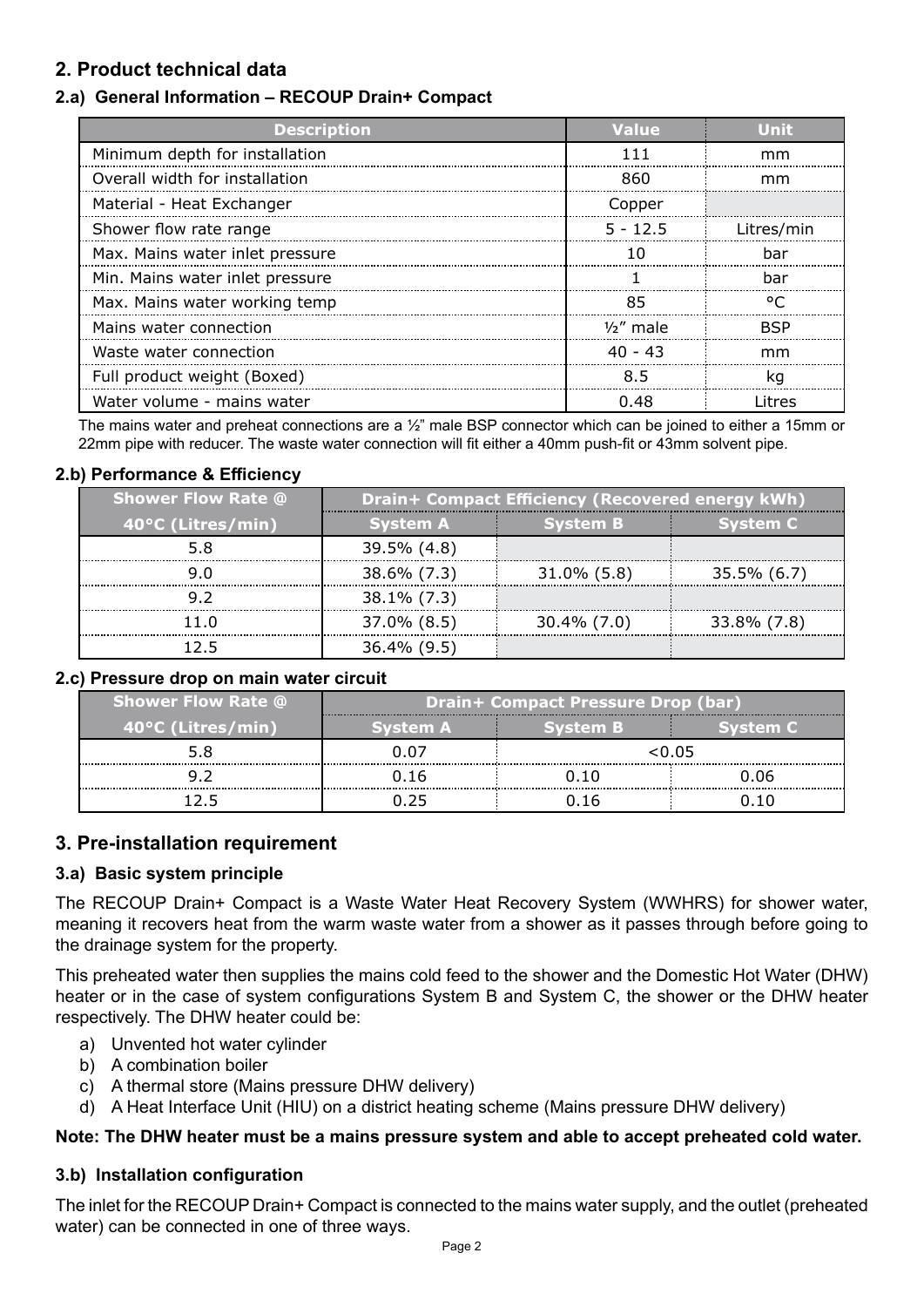

SYSTEM A – Preheated water supplied to shower mixer (Cold inlet) and DHW heater. SYSTEM B – Preheated water supplied to shower mixer (Cold inlet) on the shower only SYSTEM C – Preheated water supplied to DHW heater only

The performance of Systems A, B & C are all recognised within the SAP Products Characteristics Database (PCDB) for energy saving calculations, but remember that System A will produce the highest efficiencies (see section 2.b. for different system efficiencies).

# **3.c) Locating the RECOUP Drain+ Compact**

The RECOUP Drain+ Compact needs to be installed horizontally. Installation should take place on a flat surface capable of supporting the WWHRS using the fixings provided. The location should allow for access to all parts and allow routine maintenance (E.g. Cleaning) to be carried out with relative ease.

Ensure there is a 5-10 cm gap from the long edges of the Drain+ Compact to ensure tiles can be fitted to avoid standing water in the corners of the shower room.

# **The RECOUP Drain+ Compact must be located within the heating envelope of the building.**

## **The Drain+ Compact must be installed with consideration to the most recent 'Approved document – Part H of the Building Regulations' for preventing the ingress of foul sewer gases.**

# **3.d) Design checklist**

For recognition within the SAP calculations, the following must be complied with:-

- Consideration given to DHW delivery performance (Pressure & Flow rate)
- DHW system must be a mains pressure system
- DHW system must accept preheated water
- The RECOUP Drain+ Compact must be located within the heating envelope of the building
- The shower must be fitted with a Thermostatic Mixing Valve
- Keep the distance from the bath / shower tray to the RECOUP Drain+ Compact to within 3m to maintain a high level of efficiency by minimising heat losses in the drainage system prior to the WWHRS.
- The Preheated water supply from the RECOUP Drain+ Compact to the shower cold water inlet and water heater must be: -
	- Insulated in accordance with the 'Building Services Compliance Guide'.
		- DO NOT INSULATE THE ACTUAL RECOUP DRAIN+ COMPACT
	- $\circ$  Labelled to prevent any future connection of hot water take-off points (E.g. Taps).
- Prevent the RECOUP Drain+ Compact being heated above 25°C by both external sources and from ambient temperature.
- If shut-off valves are specified they should be 'full-flow (non-restricting) shut-off valves.
- Approved document Part H of the Building Regulations has been consulted and an appropriate method for preventing the ingress of foul sewer smells chosen.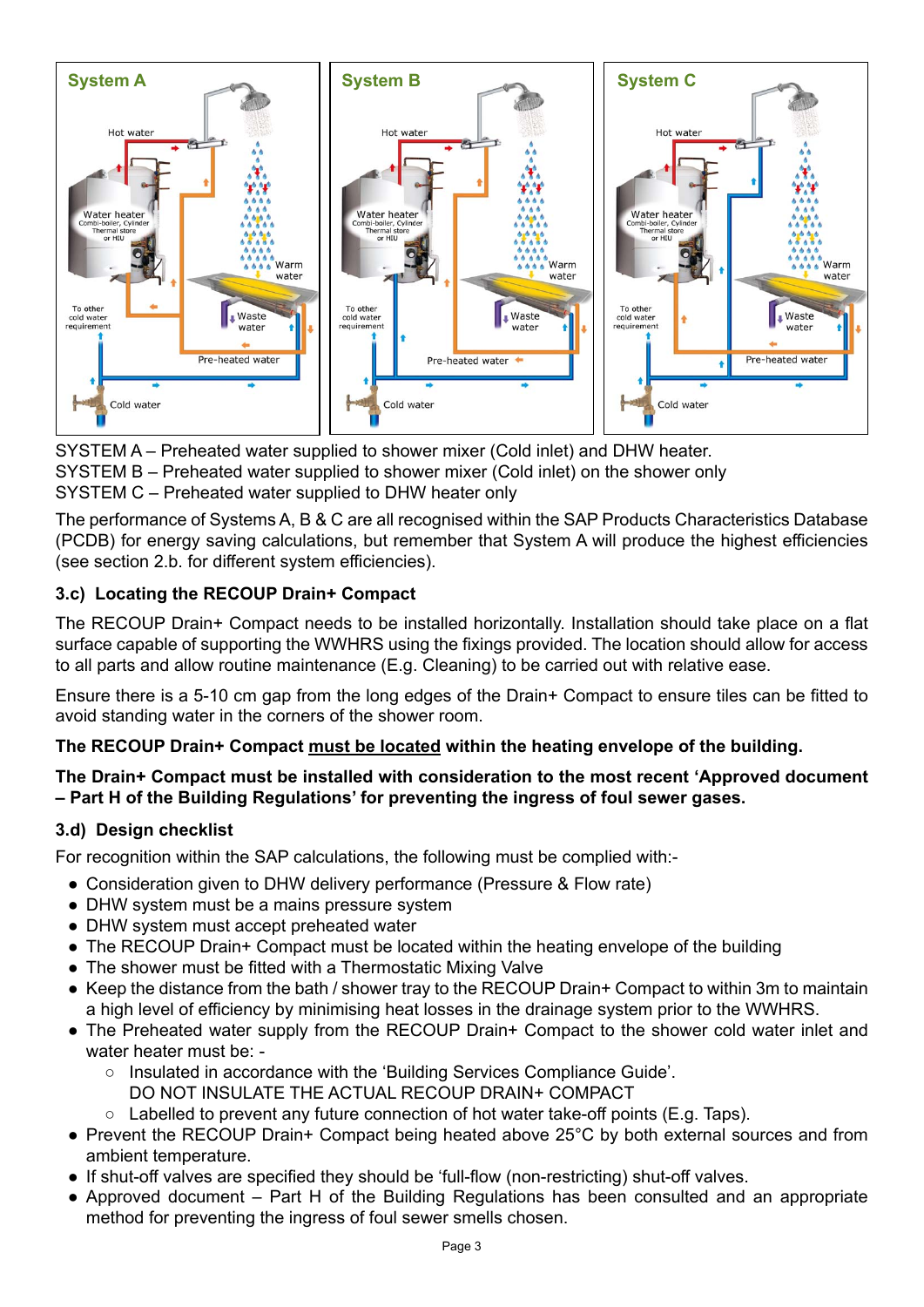# **4. Installation of the RECOUP Drain+ Compact**

Check section 3.c) for guidance on locating a suitable area for installation.

## **4.a) Dimensions & connections**



### **4.b) Installation contents**



- 1 RECOUP Drain+ Compact WWHRS unit 1a Drain covers (Includes lid removal hook)
	-
- 2 Ø50mm reducer (Supplied to convert to either 43mm UK solvent or 40mm UK push-fit.)
- 3 Straight coupling sleve Ø50mm
- 4 90° coupling sleve Ø50mm
- 5 Installation instructions
- 6 NCM (SAP) identifier label for nearby water heater or service cupboard.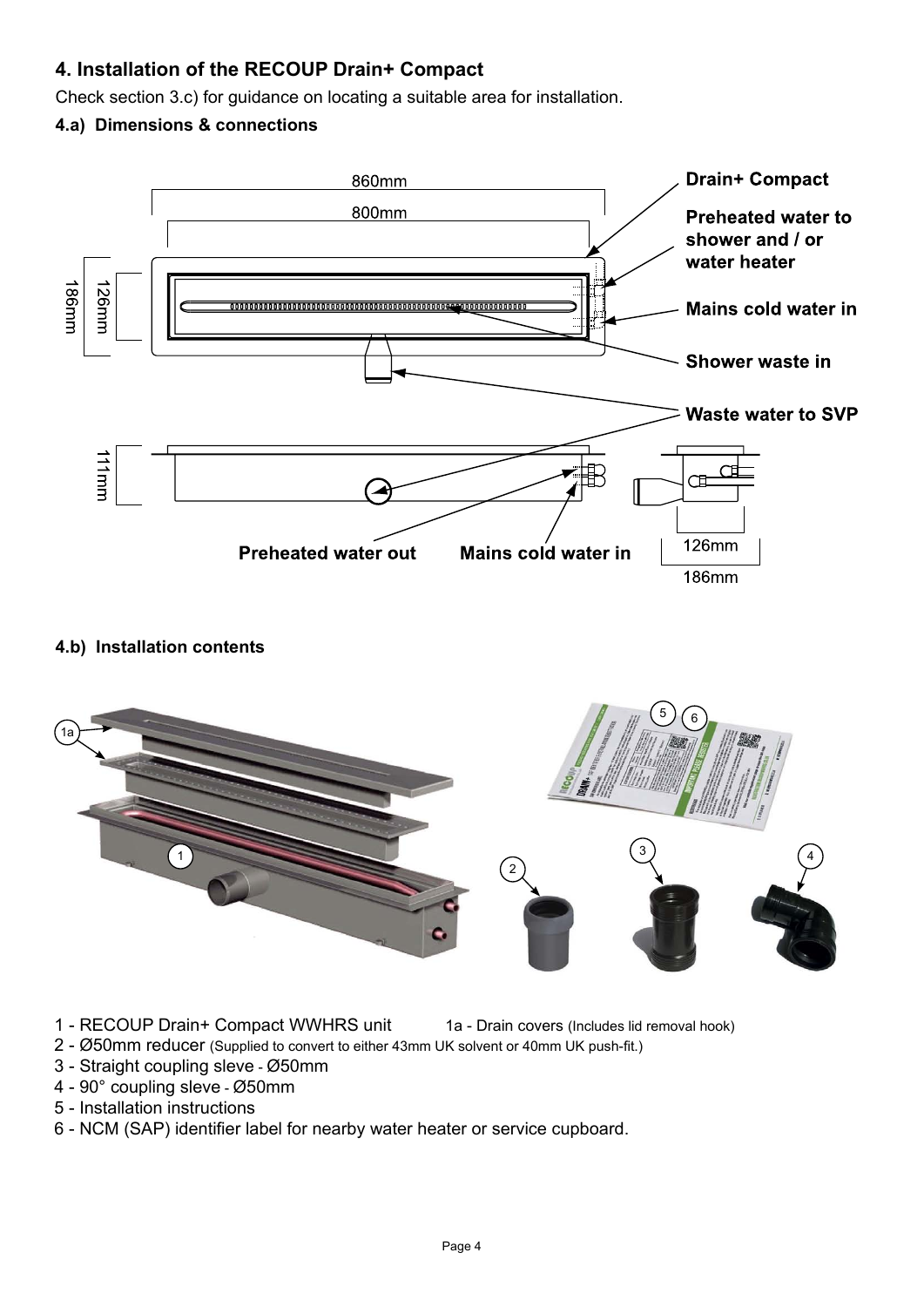

#### **4.d) Installation process overview**

While every effort is made to ensure this product arrives in optimum condition, we request that before installing the RECOUP Drain+ Compact, visually inspect the packaging and contents for signs of damage.

The unit must be installed horizontally on a suitable flat surface which is capable of holding the weight of the unit. If the mounting is not horizontal the efficiency of the unit could be reduced, installation should always be within a tolerance of +/- 10mm

The Drain+ Compact can be installed in either a concrete or wooden floor.

- 1. Ensure there is at least a 5-10 cm gap between the long edges of the RECOUP Drain+ Compact and the wall of the shower room.
- 2. Use the adjustable feet on the RECOUP Drain+ Compact to ensure that it is positioned level in all directions and that it finishes at the required floor level.
- 3. Connect the shower waste outlet to the sewer, using the Ø50mm straught coupling sleeve (Part 3), or the Ø50mm 90°coupling sleeve (Part 4), and Part 2 supplied to reduce 50mm European to UK 43mm solvent or 40mm push-fit.
- 4. Connect the mains cold water and preheated water pipework. Ensure a 1/2" Female BSP x 15mm connection is used (Not supplied), a reducer could also be used to connect to a 22mm pipe. Remember the lowest connection is the mains cold water inlet, and the highest connection is the preheated water to be connected to the shower's cold water inlet and/or water heater (Depending on installation configuration).
- 5. A double check valve with full flow shut off valve should be installed (Not supplied) in an accessible location on the mains cold water supply prior to the WWHRS unit. With another full flow shut off valve in an accessible location installed close to the connection for the preheated water leaving the WWHRS to facilitate any replacement of parts.
- 6. Check the RECOUP Drain+ Compact remains level in all directions.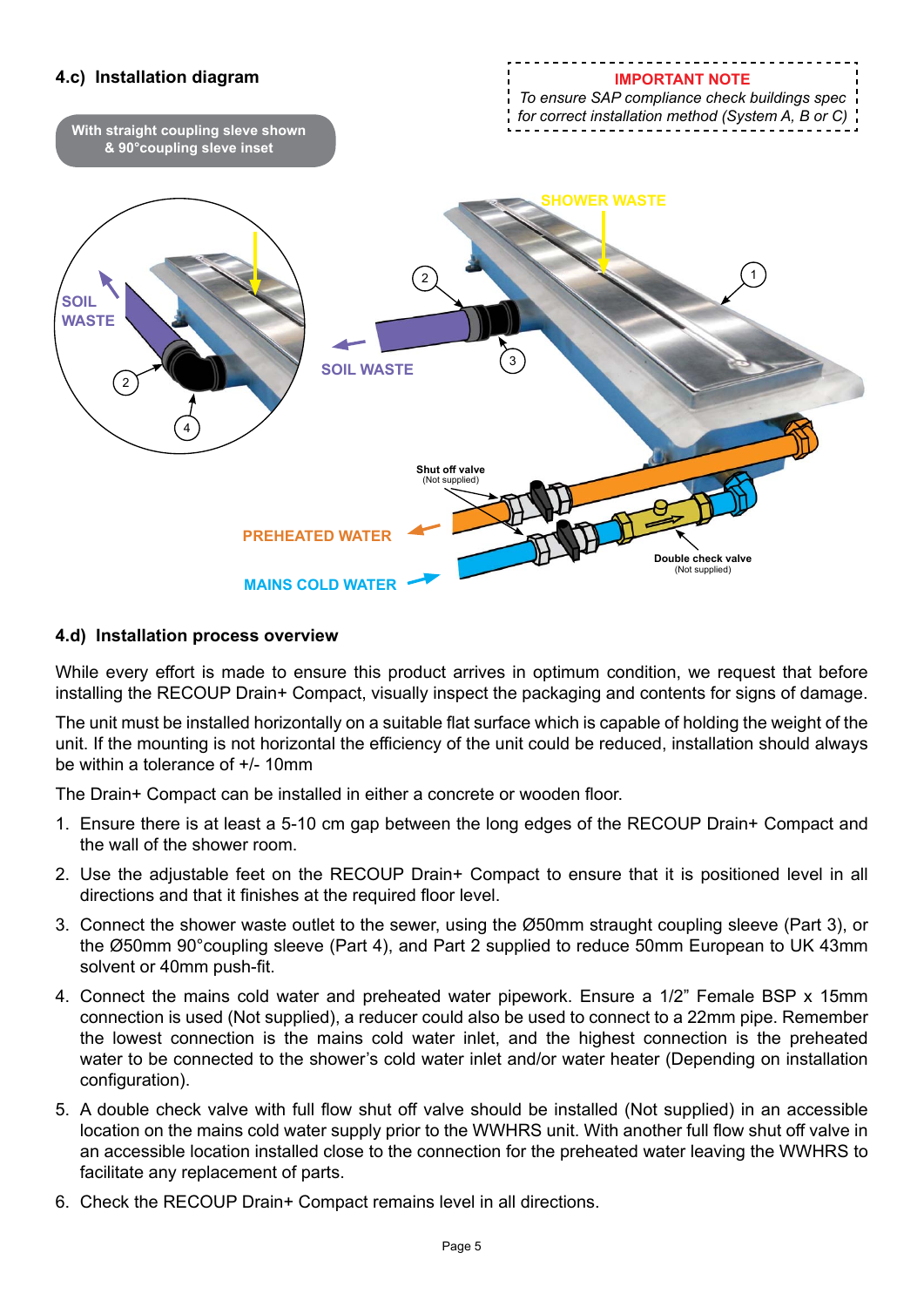- 7. If installing in concrete use suitable protection to protect the copper parts and connections. Use a first layer of mortar around the RECOUP Drain+ Compact and allow it to harden to fix in position. Build up floor level around the Drain+ Compact until the required floor level is achieved.
- 8. Once floor is dry, ensure that the flange of the RECOUP Drain+ Compact is oil free, dry and free from dust, Paste shower tape over the lid of the Drain+ Compact so it covers the flange and connects to the shower room floor, to produce a watertight connection between the Drain+ Compact and floor.
- 9. Tile the floor up to the Drain+ Compact leaving a 3-5 mm gap between the tiles and the lip on the Drain+ Compact.
- 10.Once the tiles are dry, use a sealant to seal the gap between the Drain+ Compact and the tiles.
- 11.Check and complete the following:
	- a) Ensure the preheated water supply is only feeding the DHW water heater and the cold water inlet of the shower's thermostatic mixing valve (System A), the cold inlet of the shower's thermostatic mixing valve only (System B) or the water heater only (System C).
	- b) The preheated water supply from the RECOUP Drain+ Compact is clearly labelled to avoid future connections of other services. Preheat supply tape is available for this.
	- c) Pipework between the RECOUP Drain+ Compact and the water heater and/or cold water inlet of the thermostatic mixing valve is insulated.
	- d) When the complete system is being checked and pressure tested, the Drain+ Compact must be isolated if the system testing is to proceed above 10 bar.
	- e) Ensure the SAP label supplied correctly identifies the System installed and is applied near to the water heater in the property (Part 6).
	- f) Register the installation (Section 8) to generate the installation / warranty certificate.

For all technical or installation queries, please contact RECOUP directly. For product related issues, please contact your place of purchase.

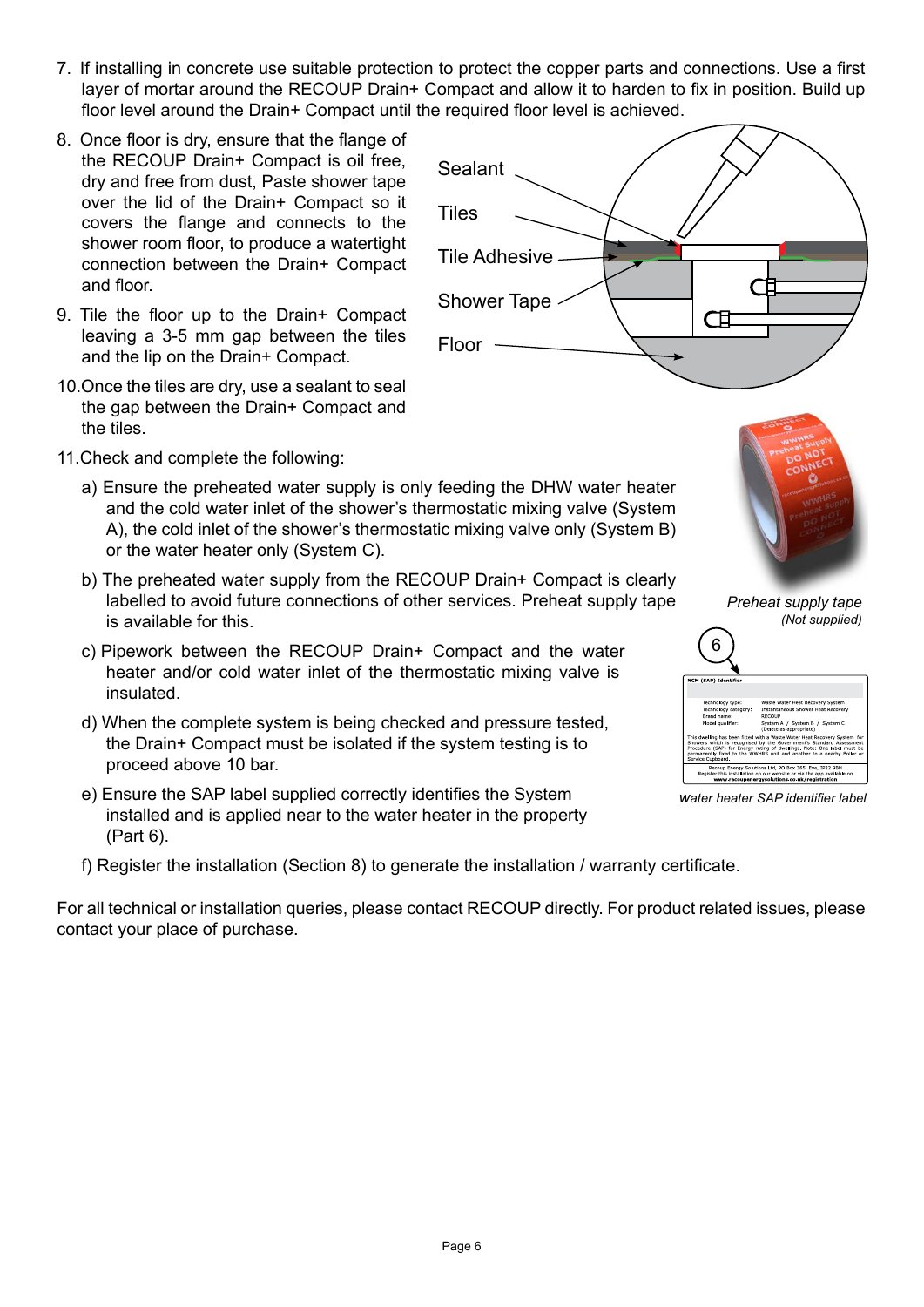

# **5. Water Safety, Legionella Risk & Protection**

# **5.a) Double Walled Heat Exchanger**

European regulations (NEN 1717) require that double walls must be used to separate drain water and drinking water. In the RECOUP Drain+ Compact, this is accomplished by squeezing two copper pipes against each other. This creates a very sturdy and reliable construction, in which the contact between the pipes does not depend on the water pressure. The design meets all the relevant safety requirements.

The RECOUP Drain+ Compact should be protected against return flow through a verifiable double check valve plus shut-off valve. It is permissible to connect the system directly to the SVP as shown in Section 4.



*Double wall exchanger*

# **5.b) Legionella**

Consideration must be given to the potential risks of legionella bacteria growth when installing any hot water system and this includes ALL devices that are used in the production and transportation of hot water in the domestic home or commercial environment. Please refer to the following information provided covering Legionella.

## **5.c) Legionella Risk & Protection when installing a RECOUP WWHRS product**

Care and attention must be paid to the system design to protect against the potential risk of Legionella growth within the hot water system with or without a WWHRS unit being installed. The guidance below is to highlight the potential risks that installation of a WWHRS can have on the hot & cold water supply within a property, but due to the variations in design in properties a final risk assessment needs to be carried out by the system designer and installer.

The following guidance is provided to keep the risk to a smaller level as possible, with general and specific guidance depending on the System of installation (A, B or C). Within the UK, there is no specific guidance on Legionella control within the domestic home, but the document known as HSG 274 and written for Health and Safety guidance in the work place, does in Part 2 offer guidance on the control of Legionella in water systems, some of which is aimed at recirculating hot water systems, but never the less offers good advice. The World Health Organisation (WHO) have also published a document (Last version 2007) titled 'Legionella and the prevention of Legionellosis', however, this is for information purposes only.

# **General guidance**

For best practice the pipework between the WWHRS and the cold mixer on the shower and the boiler/hot water cylinder should be copper, as this is a material that is less susceptible to the formation of biofilm, which is a known factor in the growth of Legionella bacteria. However, if plastic / PVC plumbing has been considered suitable for the property by the installer/designer then an onsite risk assessment should be carried out to ensure the risk is minimal. If products do require flexible hoses instead of copper pipe then these must be PEX and never EPDM

It is always recommended to clean any TMV at least once every 6 months to remove the build-up of any contamination.

Showers in general can be a problem area for Legionella growth in the domestic home, and L8 recommends that shower heads are dismantled quarterly or as necessary to clean and descale them and the hoses.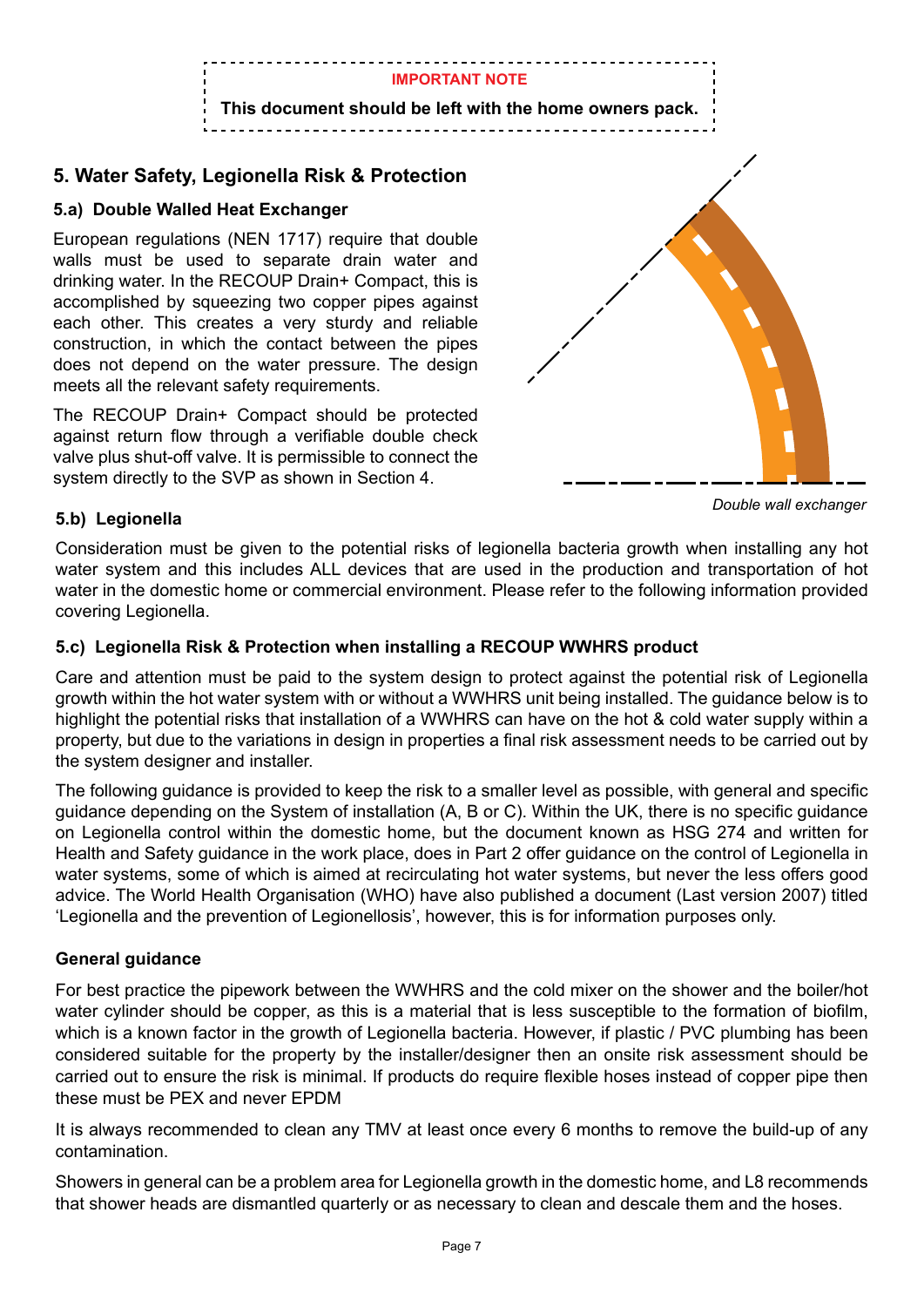The frequency that domestic showers are used in the home means that the system is flushed on a high number of occasions per week, which in itself helps in prevention of Legionella bacteria growth. It should be remembered that after any dormant periods (HSG 274 Part 2 recommends weekly flushing is acceptable as long as a risk assessment does not identify a susceptible population), it is good practice for a shower (With or without a WWHRS fitted) to be slowly flushed taking care not to create an aerosol, either by unscrewing the shower head or covering the shower head with a plastic bag and allowed to run for 3 minutes to introduce fresh water into the system. The hose on a shower from the TMV to a shower head will contain a mixture of cold and hot water, and the warming of the cold water brings it into the optimum temperature range for Legionella growth (TMV is set by the user between 36°C and 41°C). This water will cool down in time and in the domestic home be flushed through on a near daily basis, but it still introduces a risk.

#### **System A – Delivery of preheated water to a water heater (Cylinder, combi-boiler, HIU) and the cold mixer on the TMV**

If the water heater being installed is a hot water cylinder that will raise the temperature to 60°C for a period longer than 10 minutes, then the distance of pipe from the WWHRS to the cylinder doesn't matter with regard to Legionella, as the preheated water in the pipe will on entering the cylinder be raised to sufficient temperature to kill any bacteria (Note: that for energy efficiency this distance should still be kept to a minimum.

If a combination boiler or HIU (Heat Interface Unit) is being used then it should be capable of heating the preheated water to 60°C and holding it at that temperature for greater than 10 minutes, so any potential growth within stagnant pre-heated water from the previous shower is raised to a level where the Legionella bacteria can be killed. Any water heater used in the domestic home that does not raise hot water above 60°C for this period of time is introducing the same level of risk to the system (With or without a WWHRS), and these risks need to be assessed in terms of the level and frequency of usage, and whether the device is used for stored or instantaneous hot water.

For System A there is also a feed of the pre-heated water straight to the cold inlet of the TMV. Regardless of the water heater that is installed in the installation, the preheated water (25°C) that remains between the WWHRS



and the TMV will not be re-heated, so can never pass a temperature of 60°C, and therefore introduces the same level of risk to the system as any instantaneous water heater that does not achieve 60°C would do. HSG 274 Part 2 recommends that all cold water supplies should be kept to 20°C or below, however, it does note that the Water Supply (Water Quality) Regulations do permit water utilities to supply water to premises at temperatures up to 25°C, but due to the climate in the UK this is not likely, except in summer. Table 3: Monitoring the temperature control regime, of HSG 274 Part 2 states that the standard to meet for cold water on a monthly basis is that a temperature of below 20°C should be reached after running the water for up to 2 minutes. Therefore, it is suggested that the pipe run from the WWHRS to the cold inlet of the TMV is kept as short as possible, and no greater than 4.75 meters.

Users of the shower could additionally run the shower for 15 seconds after showering on the cold setting of the TMV to flush through the remaining pre-heated water. As mentioned in the general section, the regular use of showers in the domestic home means flushing happens on a regular occasion, however, prior to periods of non-use (E.g. Holiday), this practice would be advisable.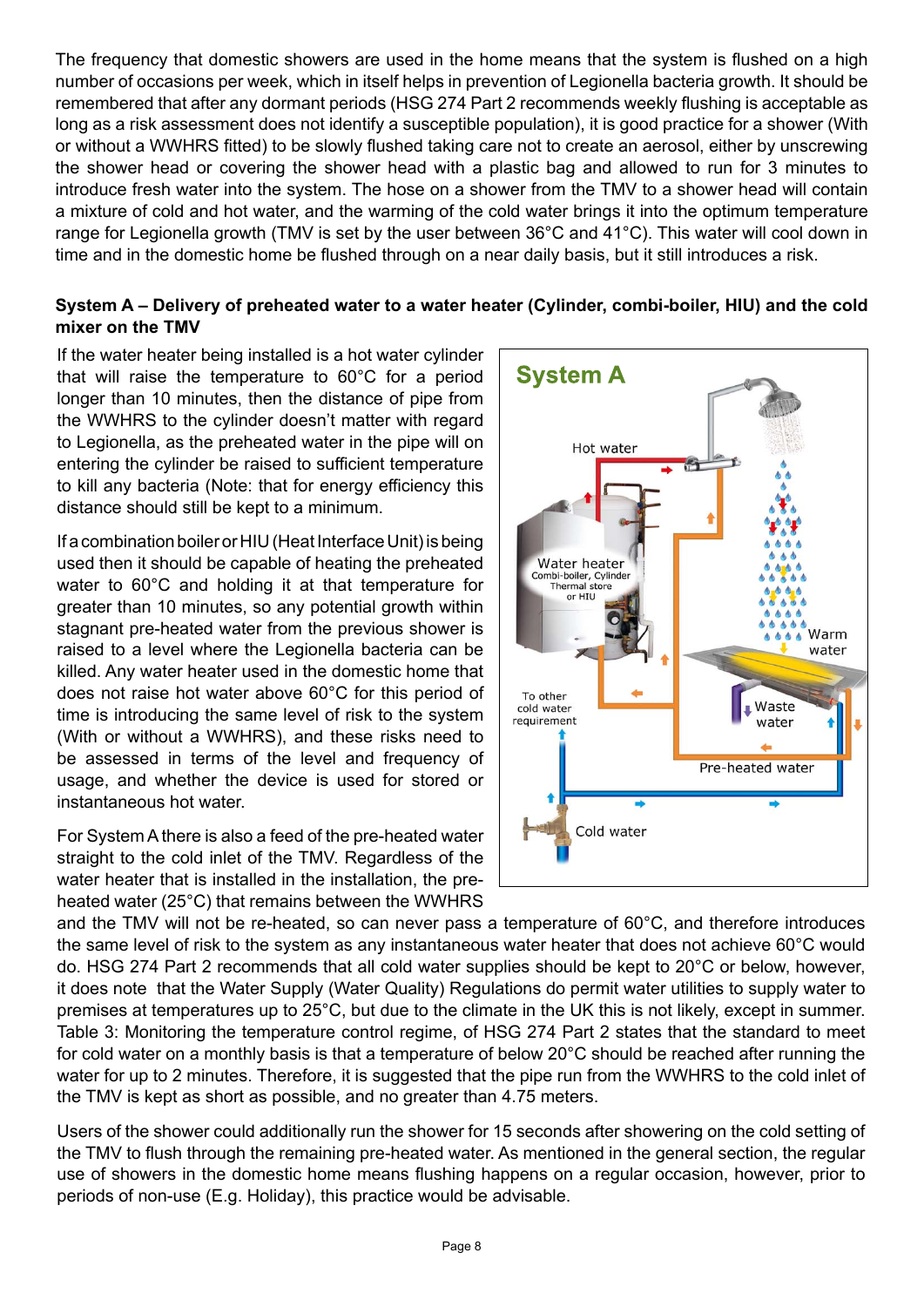#### **5.c) Legionella Risk & Protection continued from reverse pages ◄**

To further protect the system from potential risk of legionella growth, the installation of a device from Kemper (KHS-Multi-Circ Distributor Unit) will reduce the amount of stagnation that occurs in the pre-heated pipe from the WWHRS to the cold inlet of the TMV, as each time a hot water outlet in the property is opened a small circulation will be created within the water (basic details below, and more information on www.kemper-valves.com)

*The flow distributor's operation is based on the principle of the Venturi nozzle. The minimum pressure difference between Supply line A and Return line B causes an induced flow in the branch. The drive comes from water removal after the KHS-Multi-Circ Distributor Unit. The entire water content in the branch is thus changed, stagnation is prevented and the water temperature is kept low.*



#### *Taken from...*

*http://www.kempervalves.com/pdf/pdf%20englisch/khs\_20s\_engl\_07\_10.pdf*

- **1.** The pre-heated water from the WWHRS before it splits to the water heater and the cold inlet of the shower TMV.
- **A.** The split of the pre-heated water, with 'A' going to the cold inlet of the TMV for the shower.
- **B.** A return loop taken from as close to the TMV as possible and back into the valve
- **2.** Continues to the water heater

#### **System B Installation – Cold inlet on the TMV only**

This installation provides the highest risk of the three installation methods.

Regardless of the water heater that is installed in the installation, the pre-heated water (25°C) that remains between the WWHRS and TMV will not be re-heated, so can never pass a temperature of 60°C, and therefore introduces the same level of risk to the system as any instantaneous water heater that does not achieve 60°C would do. HSG 274 Part 2 recommends that all cold water supplies should be kept to 20°C or below, however, it does note that the Water Supply (Water Quality) Regulations do permit water utilities to supply water to premises at temperatures up to 25°C, but due to the climate in the UK this is not likely, except in summer. Table 3: Monitoring the temperature control regime, of HSG 274 Part 2 states that the standard to meet for cold water on a monthly basis is that a temperature of below 20°C should be reached after running the water for up to 2 minutes. Therefore, it is suggested that the pipe run from the WWHRS to the cold inlet of the TMV is kept as short as possible, and no greater than 4.75 meters.

It should be noted that the pre-heated water is never stored and maintained at the 25°C temperature, therefore, even though still a risk to consider if the system is to be used/flushed frequently this will be in



line with guidance in HSG 274 Part 2 for treatment of the mixed water after the TMV which is also water containing cold water that has been heated above 20°C but not past 60°C (Along with the guidance in the general section for general maintenance of a shower with or without a WWHRS installed).

Users of the shower could additionally run the shower for 15 seconds after showering on the cold setting of the TMV to flush through the remaining pre-heated water. As mentioned in the general section, the regular use of showers in the domestic home means flushing happens on a regular occasion, however, prior to periods of non-use (E.g. Holiday), this practice would be advisable.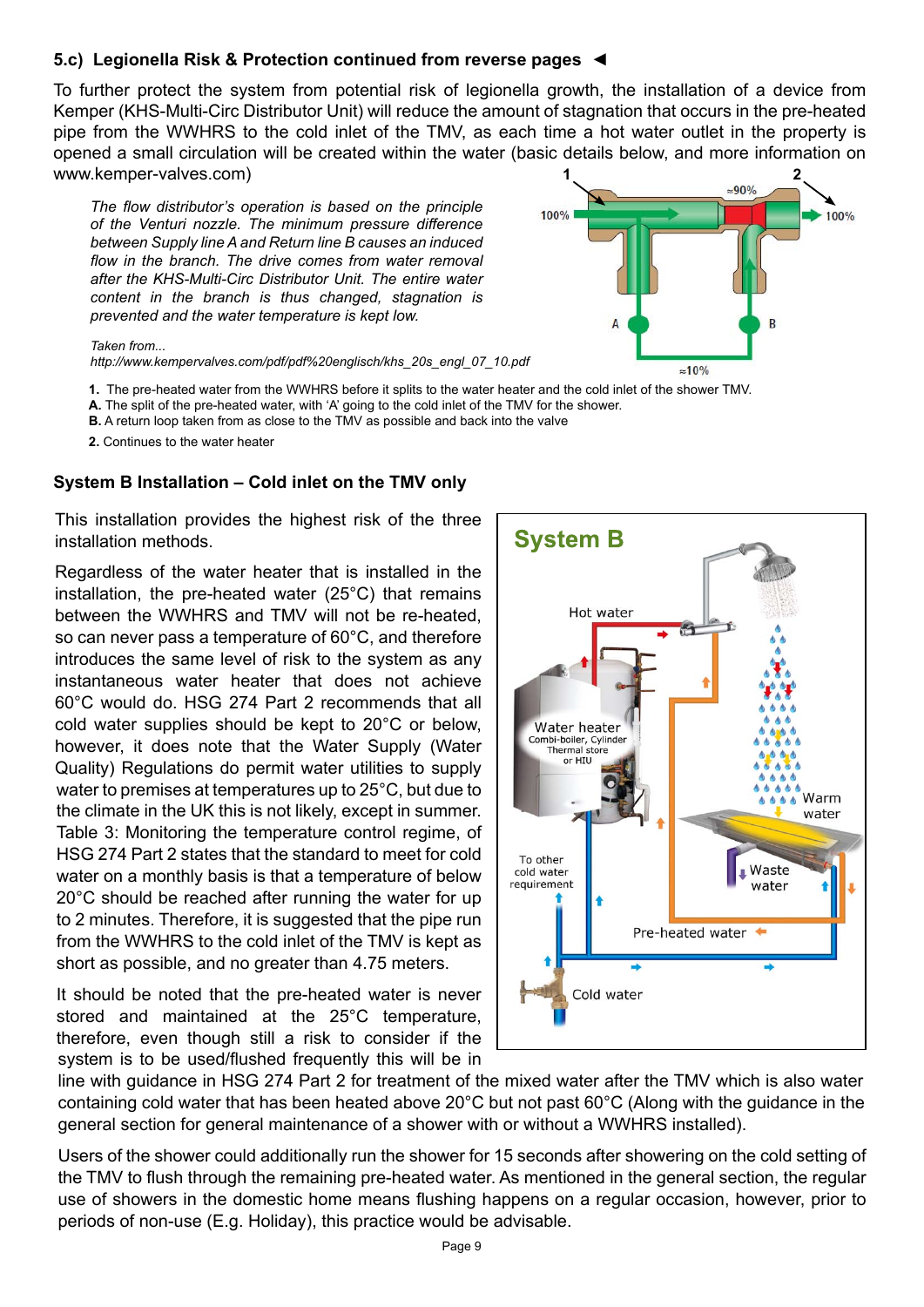### **System C Installation – Feed to water heater only**

This is the lowest risk of all the installation methods.

If the water heater being installed is a hot water cylinder that will raise the temperature to 60°C for greater than 10 minutes, then the distance of pipe from the WWHRS to the cylinder doesn't matter with regard to Legionella, as the preheated water in the pipe will on entering the cylinder be raised to sufficient temperature to kill any bacteria (Note: that for energy efficiency this distance should still be kept to a minimum.

If a combination boiler or HIU (Heat Interface Unit) is being used then it should be capable of heating the preheated water to 60°C and holding it at that temperature for greater than 10 minutes, so any potential growth within stagnant pre-heated water from the previous shower is raised to a level where the Legionella bacteria can be killed. Any water heater used in the domestic home that does not raise hot water above 60°C for this period of time is introducing the same level of risk to the system (With or without a WWHRS), and these risks need to be assessed in terms of the level and frequency of usage, and whether the device is used for stored or instantaneous hot water.



# **6. Maintenance**

The maintenance required for the RECOUP Drain+ Compact is very minimal, however, it is recommended to clean the unit periodically to avoid any reduction in efficiency. This cleaning will remove any build-up of soap and dirt residue on the inside of the copper pipe where the waste water passes.

To clean, remove the Drain+ Compact lid (Grate) with the provided hook (Take care as Stainless steel can be susceptible to scratching). Ensure that the lid and the distribution plate below are clear of debris, as the distribution plate is vital in maintaining the efficiency of the RECOUP Drain+ Compact. If required, the copper heat exchanger can also be cleaned using a soft brush and if needed, some household degreaser in a spray bottle. Once cleaned, replace the lid and rinse thoroughly with warm water from the shower.

# **7. Warranty**

The RECOUP Drain+ Compact comes with a 2 year warranty unless agreed otherwise. This starts from either the date of invoice from Recoup Energy Solutions Ltd or purchase from partnered trade distributors. Installation registration should be completed as part of the guarantee requirements.

This warranty is conditional on the product being installed in accordance with these instructions (Installation and ALL requirements for SAP, if product is to be recognised for Energy efficiency calculations), correct plumbing practices and Building Regulations.

# **8. Registration**

The installation of the RECOUP Drain+ Compact WWHRS should be registered for SAP and guarantee requirements. Registration can be completed by submitting an online installation registration form. Visit registration.recoupwwhrs.co.uk or scan the QR code to access the form.

Once submitted you will receive your installation registration certificate by email.